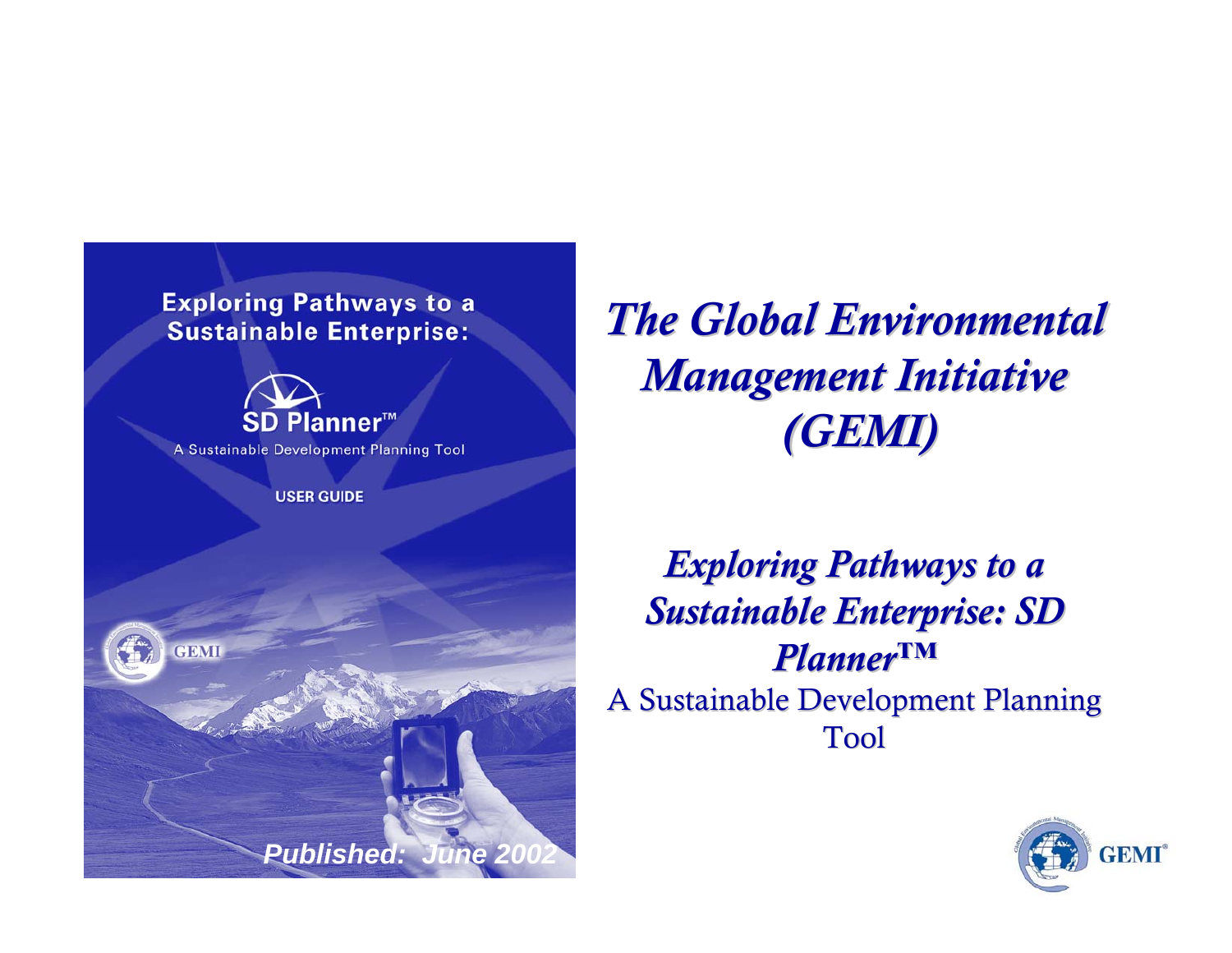## *Definitions of Sustainable Development (SD): Definitions of Sustainable Development (SD):*

*Meeting the needs of the present without compromising the ability of future generations to meet their own needs.*

**- World Commission on Environment & Development**

*Ensuring a better quality of life for everyone, now and for generations to come.*

**- UK Government**

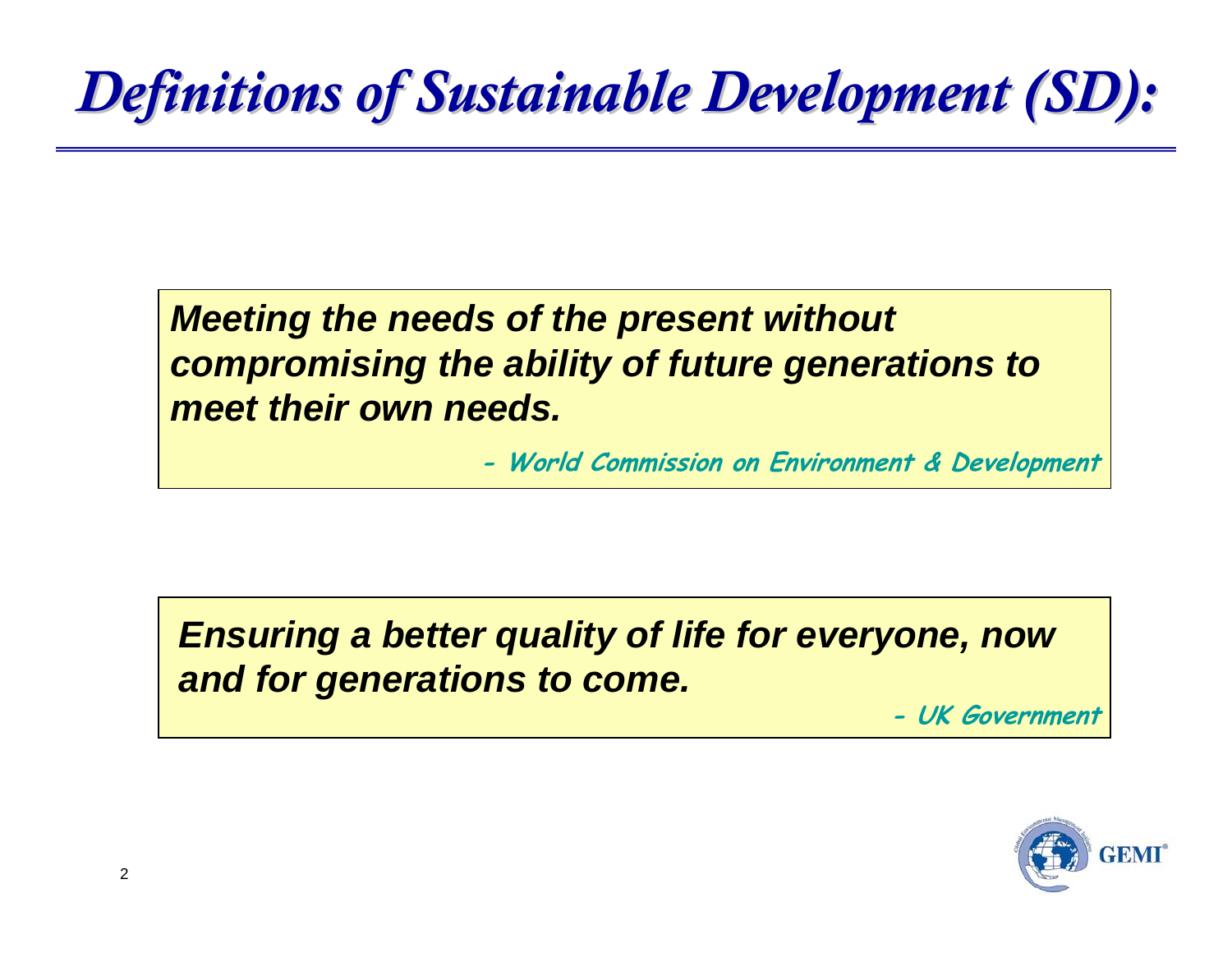## *Challenges to Continued Growth Challenges to Continued Growth*

*Environmental, health, and socio-economic concerns and emerging trends associated with SD pose challenges to continued growth.*

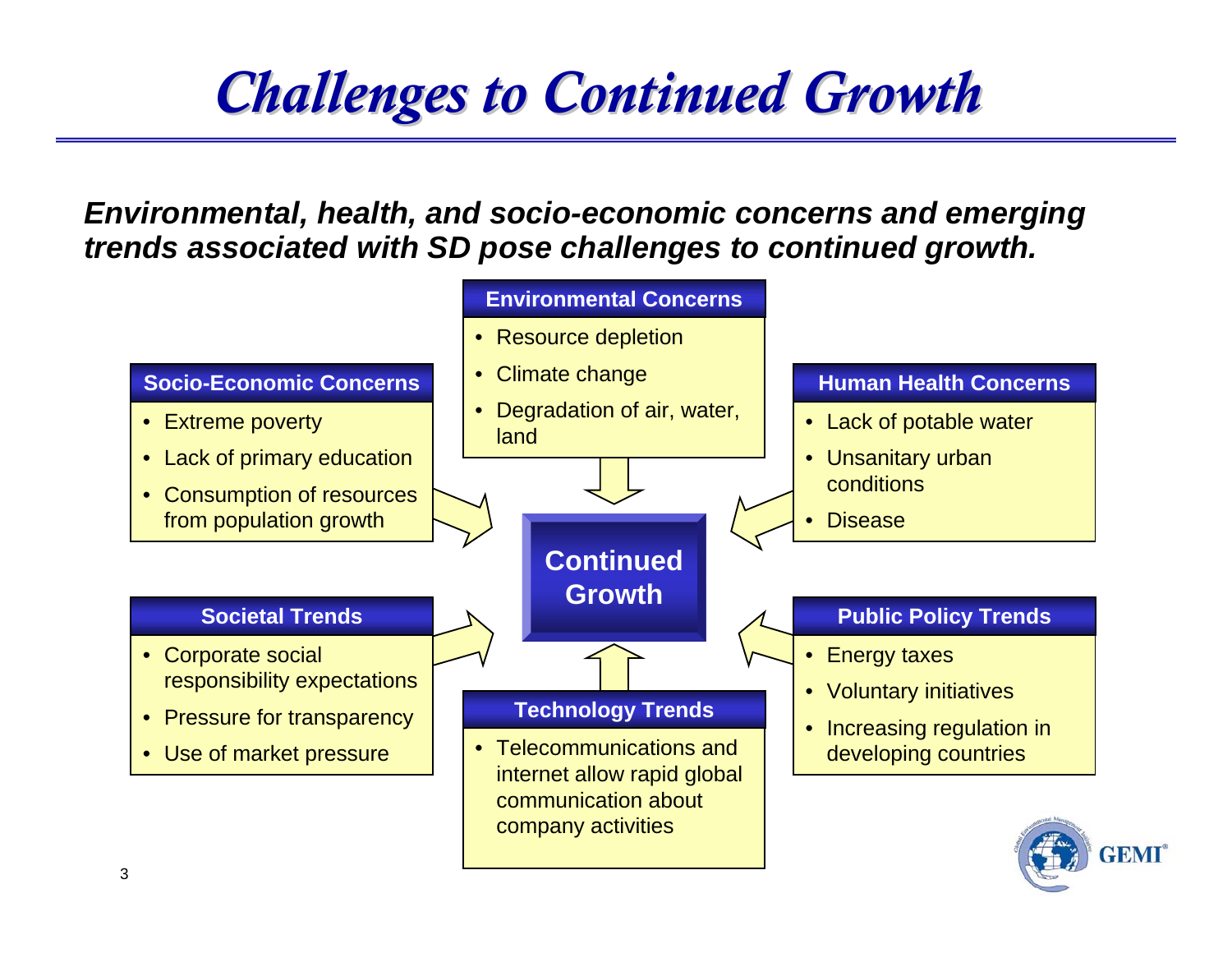## *Business Response to SD Business Response to SD*

**The business community has begun to appreciate that addressing SD is an important element of business strategy.**

- $\bullet$  Recognition of the link between SD and business value
	- $\checkmark$  Bottom line value: reduced operating cost and increased resource efficiency
	- $\checkmark$  Top line value: new market opportunities, leading to increased revenues and market share growth
- $\bullet$  Understanding that long-term success involves managing the "triple bottom line"
	- $\checkmark$  Economic prosperity
	- $\checkmark$  Social-well being
	- $\checkmark$  Environmental protection

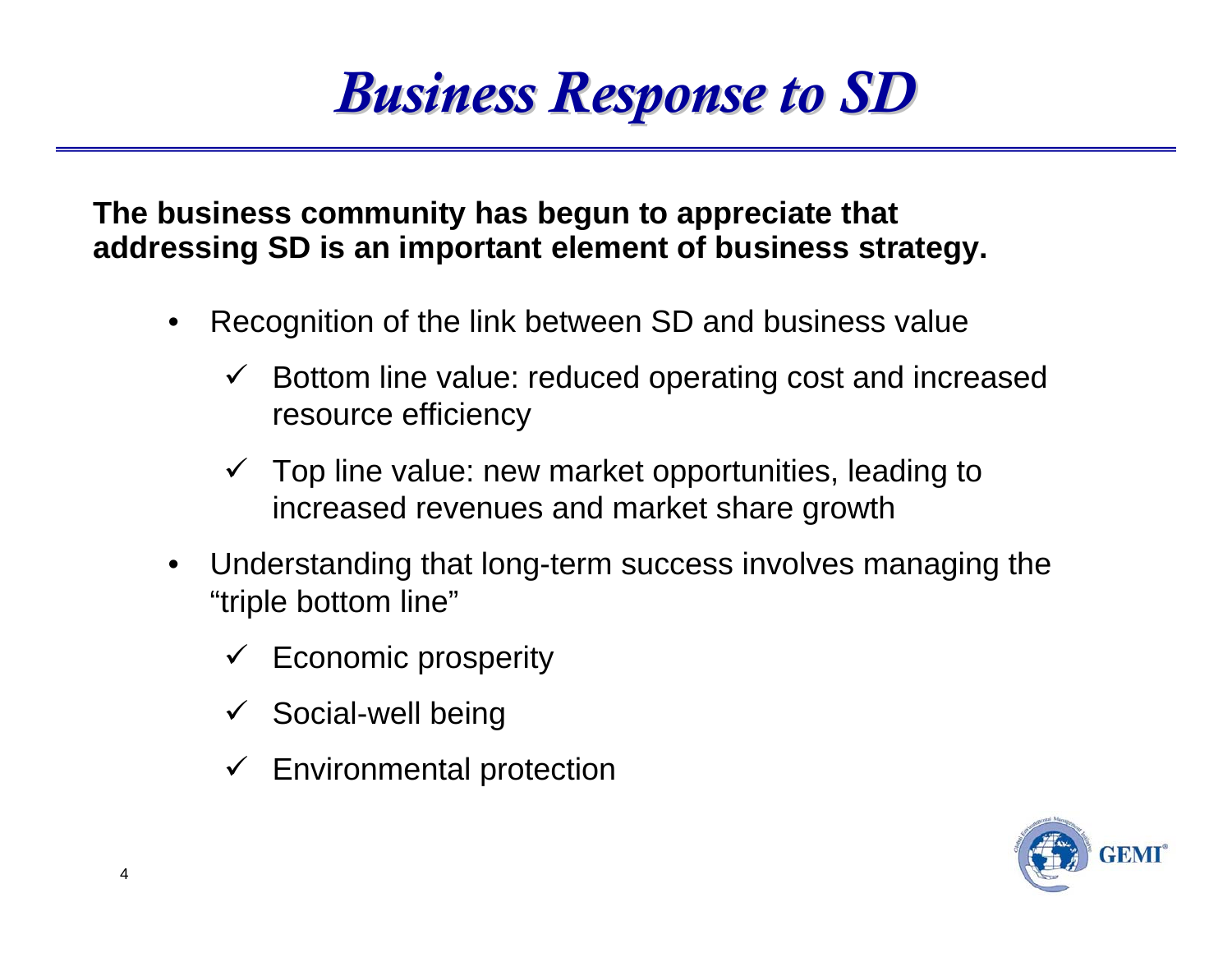# *Business Response to SD Business Response to SD*

**Heads of major corporations have recognized the importance of SD to their businesses.**

The challenge of sustainable growth is not a philosophical issue. It is a nuts-and-bolts business reality. We made it the primary objective of our company, because we believe sustainable growth will be the common denominator of successful global companies in the 21<sup>st</sup> century.

**Chad Holliday, Chairman and CEO, DuPont**

In the future, companies that are not sustainable—in the fullest sense of that term—will not be operationally or financially successful. It is doubtful they will even survive.

**William Stavropoulos, Chairman of the Board, Dow Chemical**

We believe sustainable development is integral to both P&G's future business success and to a truly better quality of life for all the world's consumers—now and for generations to come.

**Alan Lafley, Chairman and CEO, Procter & Gamble**

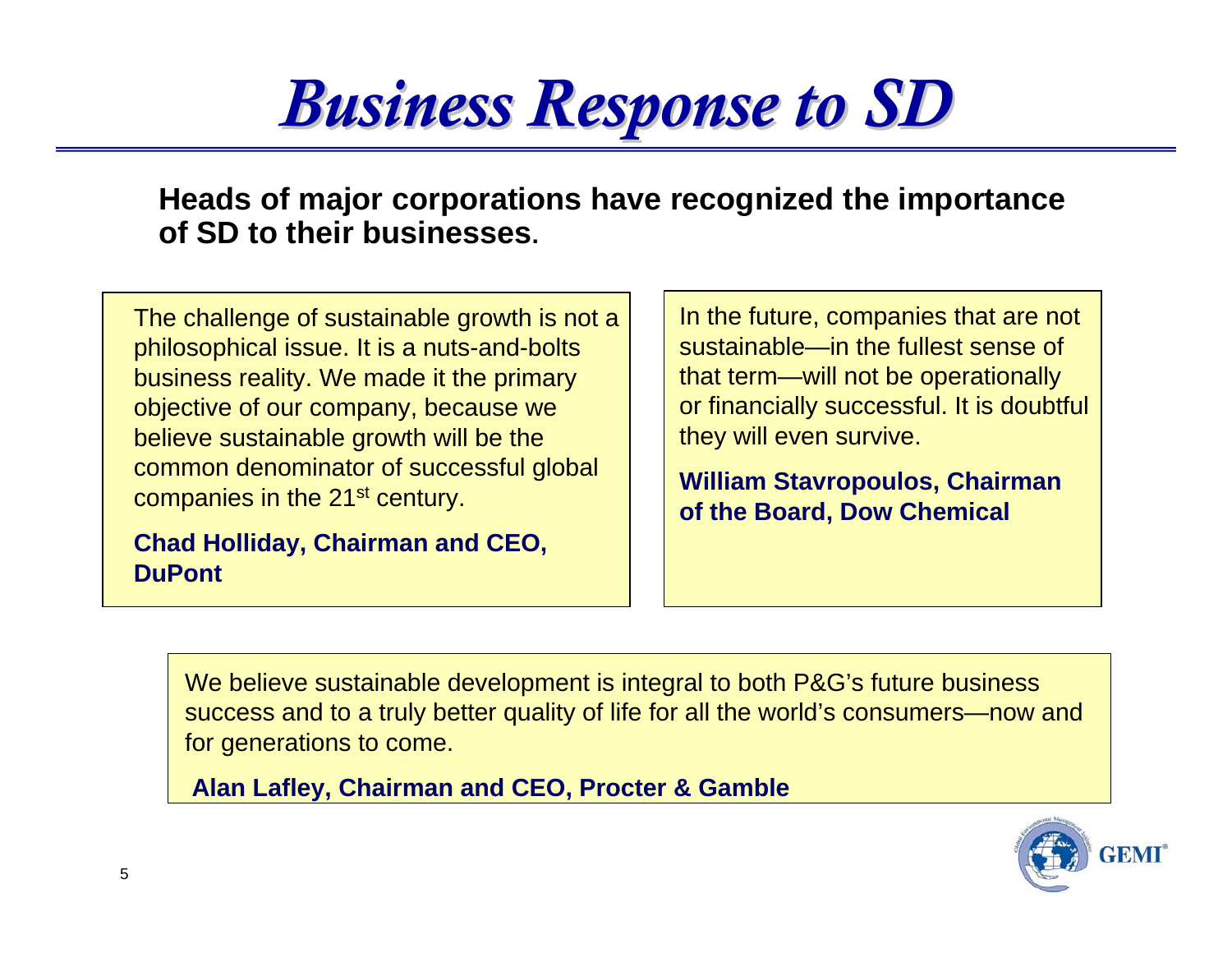# *Why SD Planner Why SD PlannerTM?*

#### **The GEMI SD Work Group was formed to develop a SD planning tool.**

- • Available tools needed to be expanded to meet GEMI member needs:
	- $\checkmark$  Business-focused tool to conduct a self-evaluation, assess opportunities, set goals, plan actions to meet goals, and evaluate progress against goals
	- $\checkmark$ Flexible
	- $\checkmark$  Customizable for each company or business unit
- • *SD Planner™* was designed to build upon existing resources
	- $\checkmark$  Subject matter of various SD principles
	- $\checkmark$  Self-evaluation methodologies
- •*SD Planner™* was developed as an automated tool

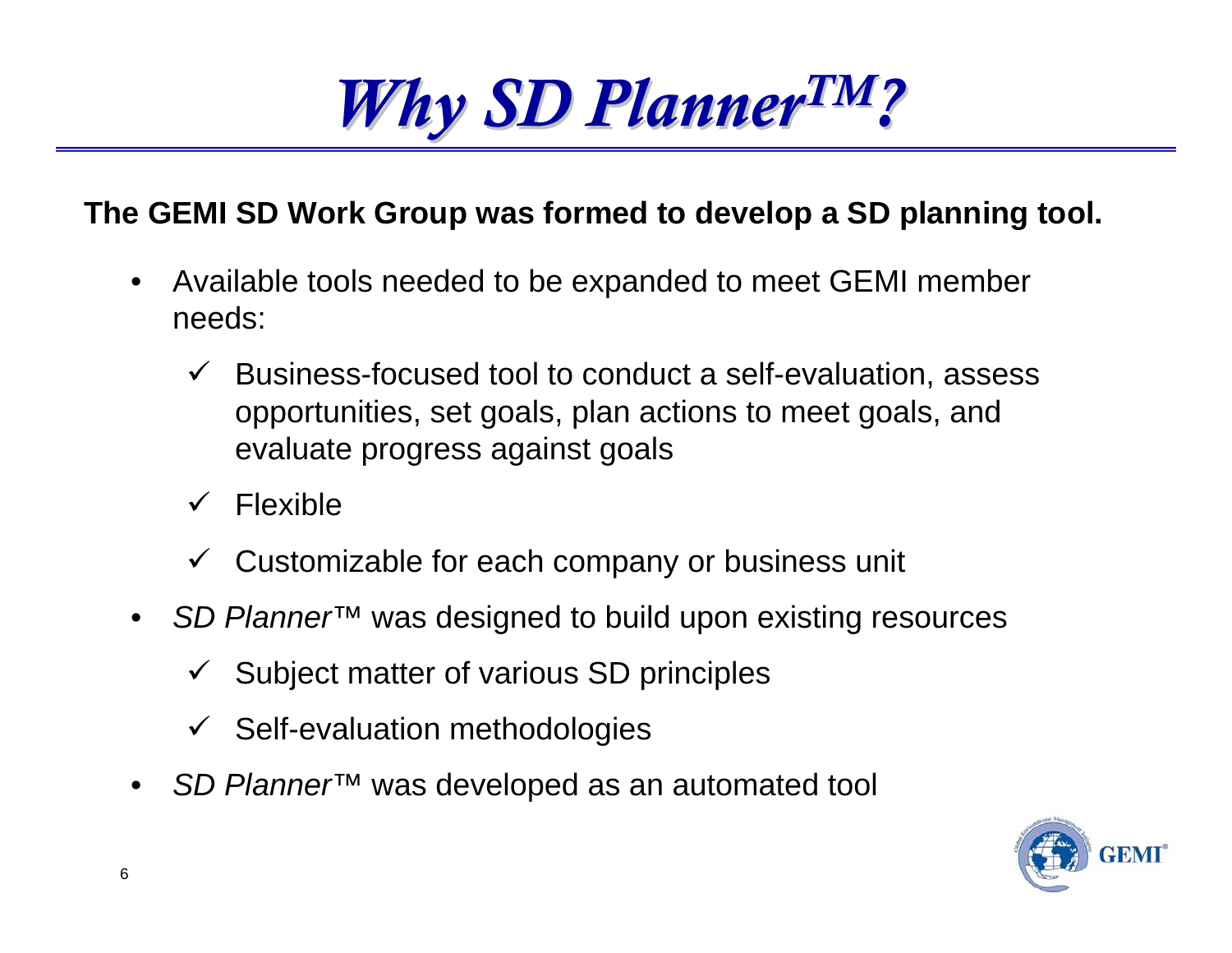# *Purpose of the SD Planner Purpose of the SD PlannerTM*

**SD PlannerTM is intended to help companies understand the context of sustainable development and choose a direction for taking action that will deliver results.**

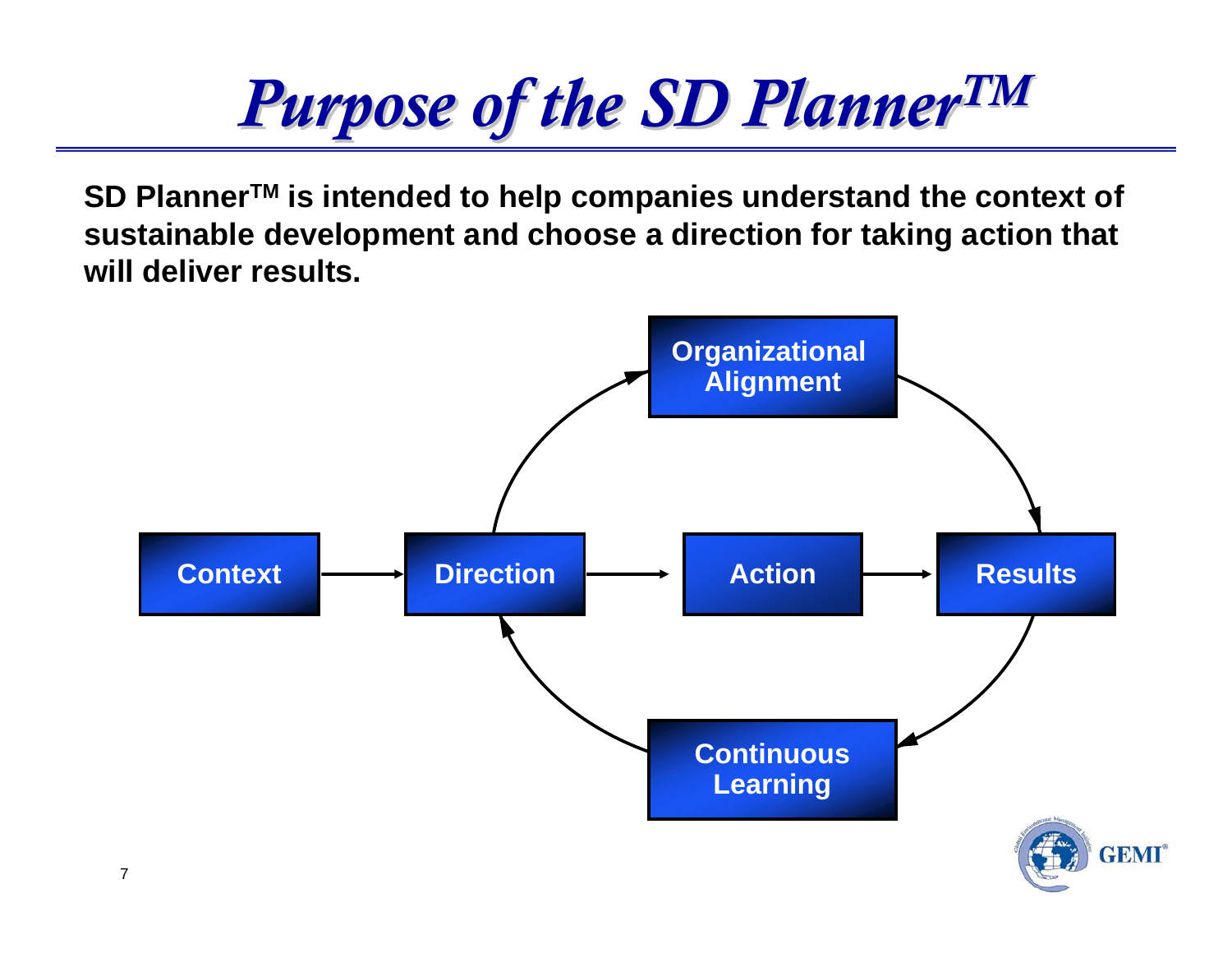## *SD Planner SD PlannerTM Architecture Architecture*

**The architecture of SD Planner is based on a five-step planning process.**



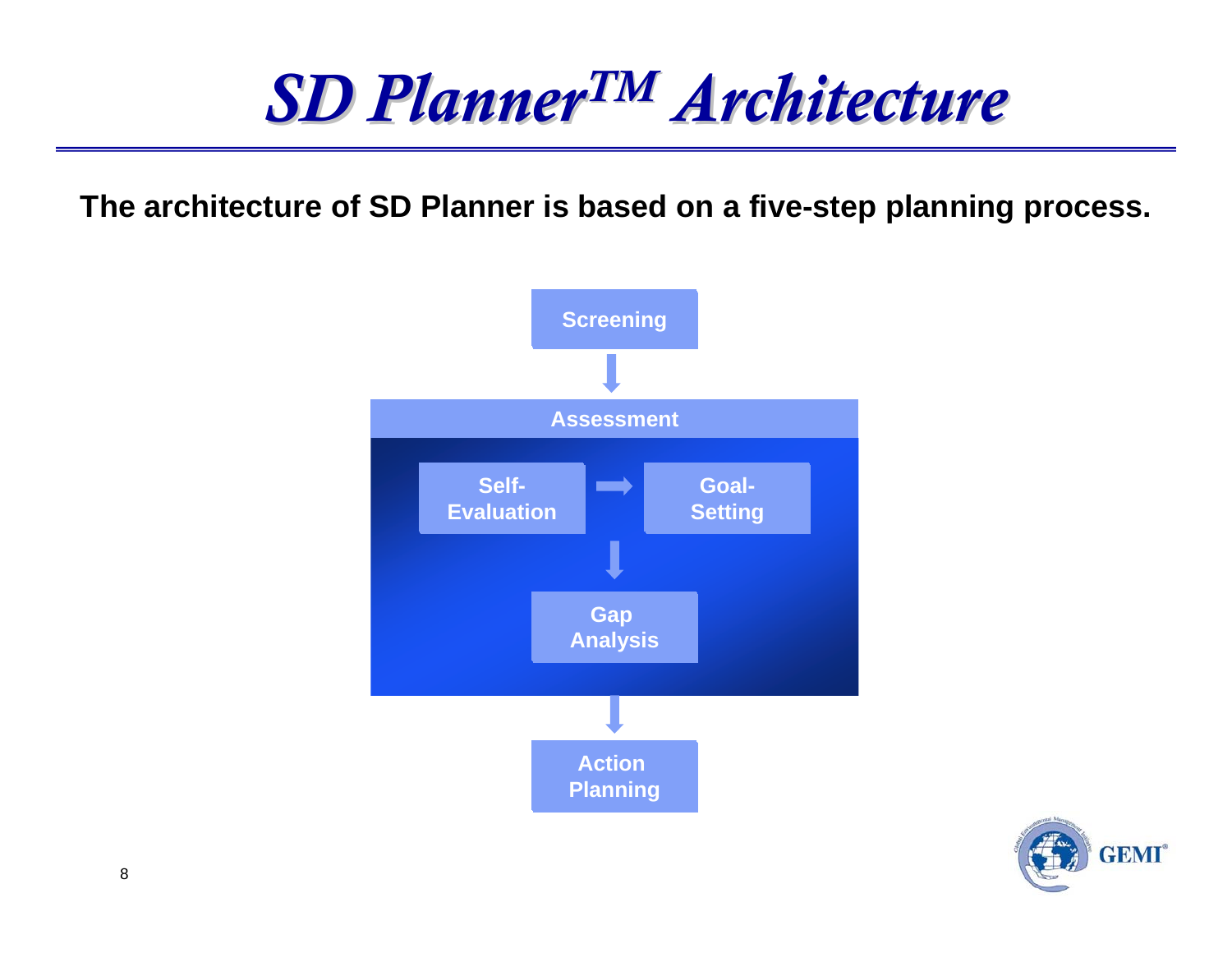

**SD Planner is based on the premise that sustainable development involves three categories, often referred to as the "triple bottom line", each comprising several elements.**



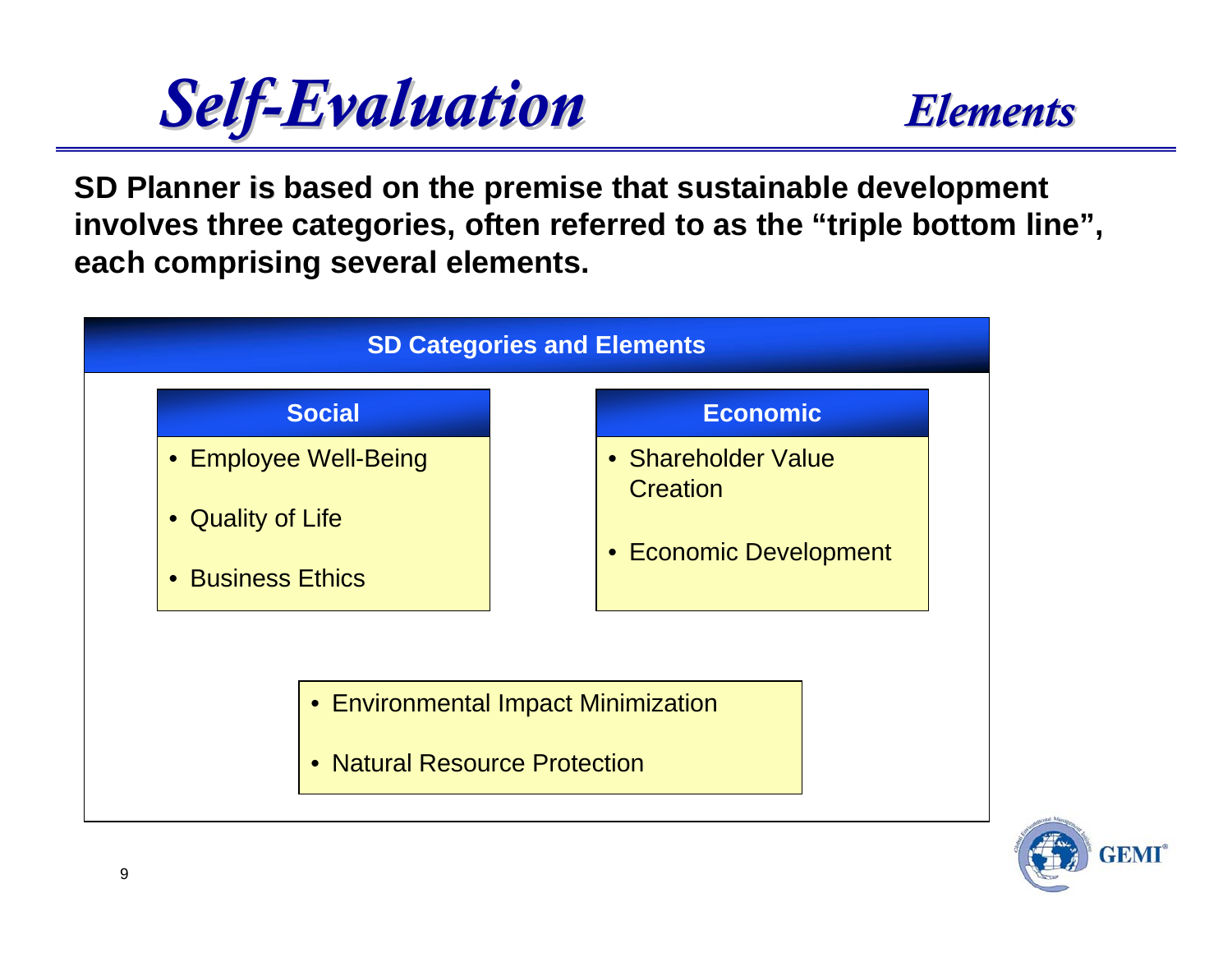

**SD Planner lays out five Stages that companies may take in moving towards their sustainable development goals.**

#### **Stages of the Sustainable Development Pathway**

| I. Prepare                                                                                                                                 | <b>II. Commit</b>                                                                                          | III. Implement                                              | <b>IV.</b> Integrate                                         | <b>V. Champion</b>                                                               |
|--------------------------------------------------------------------------------------------------------------------------------------------|------------------------------------------------------------------------------------------------------------|-------------------------------------------------------------|--------------------------------------------------------------|----------------------------------------------------------------------------------|
| <b>Minimize SD</b><br>efforts, while<br>assessing the<br>issue, what<br>other<br>companies are<br>doing, and<br>potential<br>opportunities | Commit to<br>moving forward<br>in addressing<br>SD and chose<br>a strategic<br>direction for SD<br>actions | Launch<br>programs<br>consistent with<br><b>SD</b> strategy | Make SD part<br>of every day<br><b>business</b><br>practices | Act as a leader<br>and champion<br>for others within<br>industry to act<br>on SD |

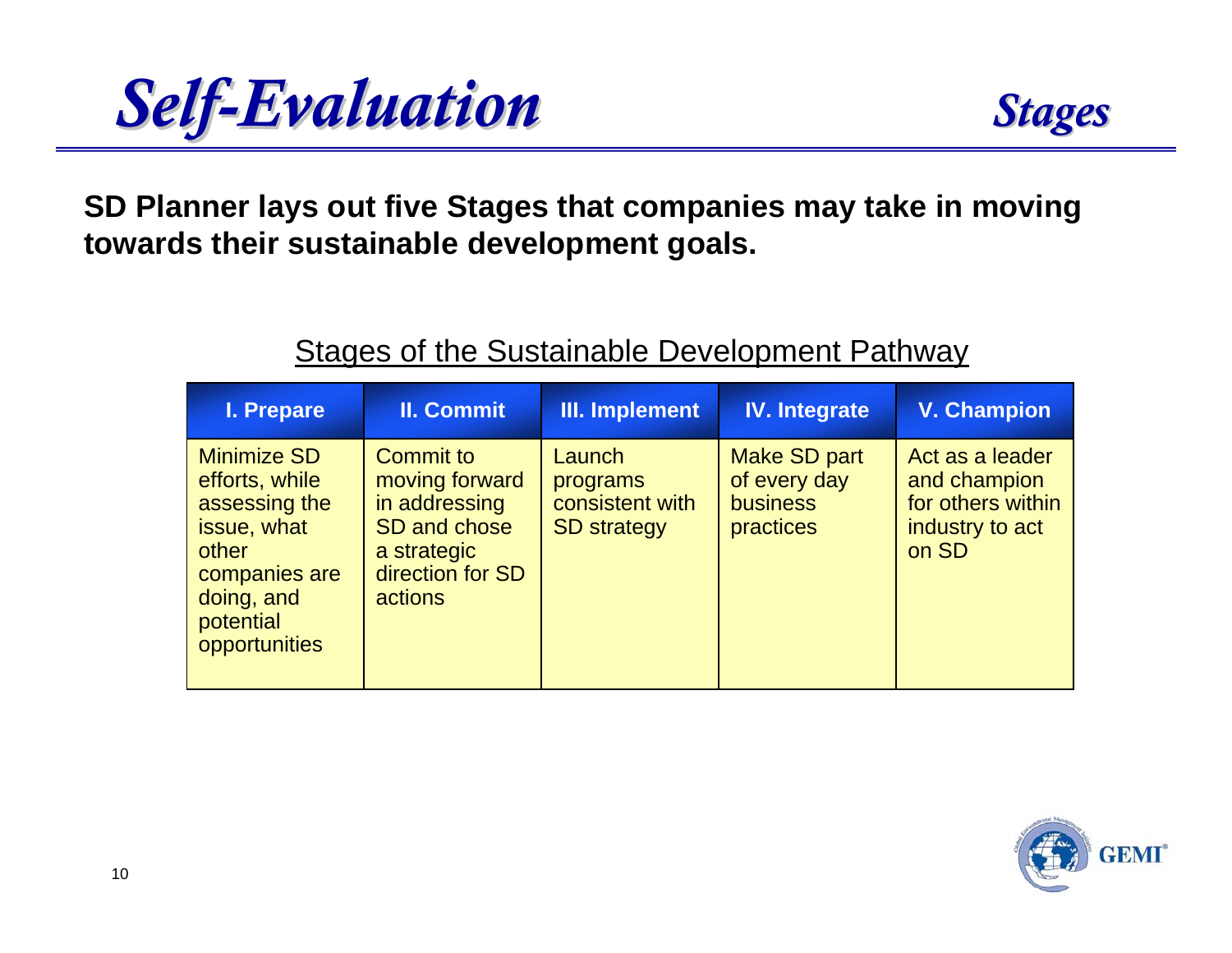



#### **Each Stage comprises several business Practices.**



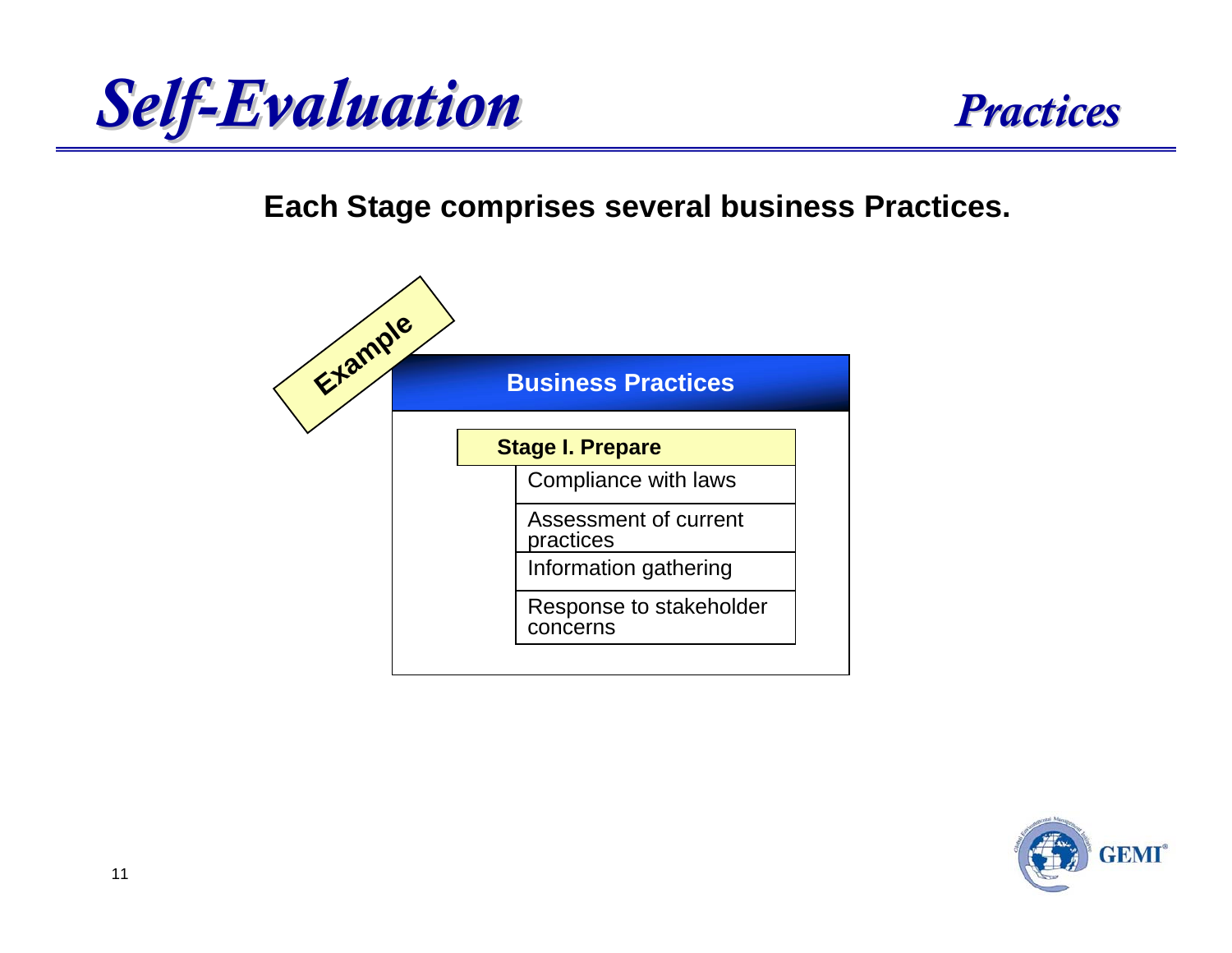# **Self-Evaluation** Self-Evaluation *Window*

**SD Planner's Self-Evaluation Window is used to assess the current status of a user's company of business unit.**

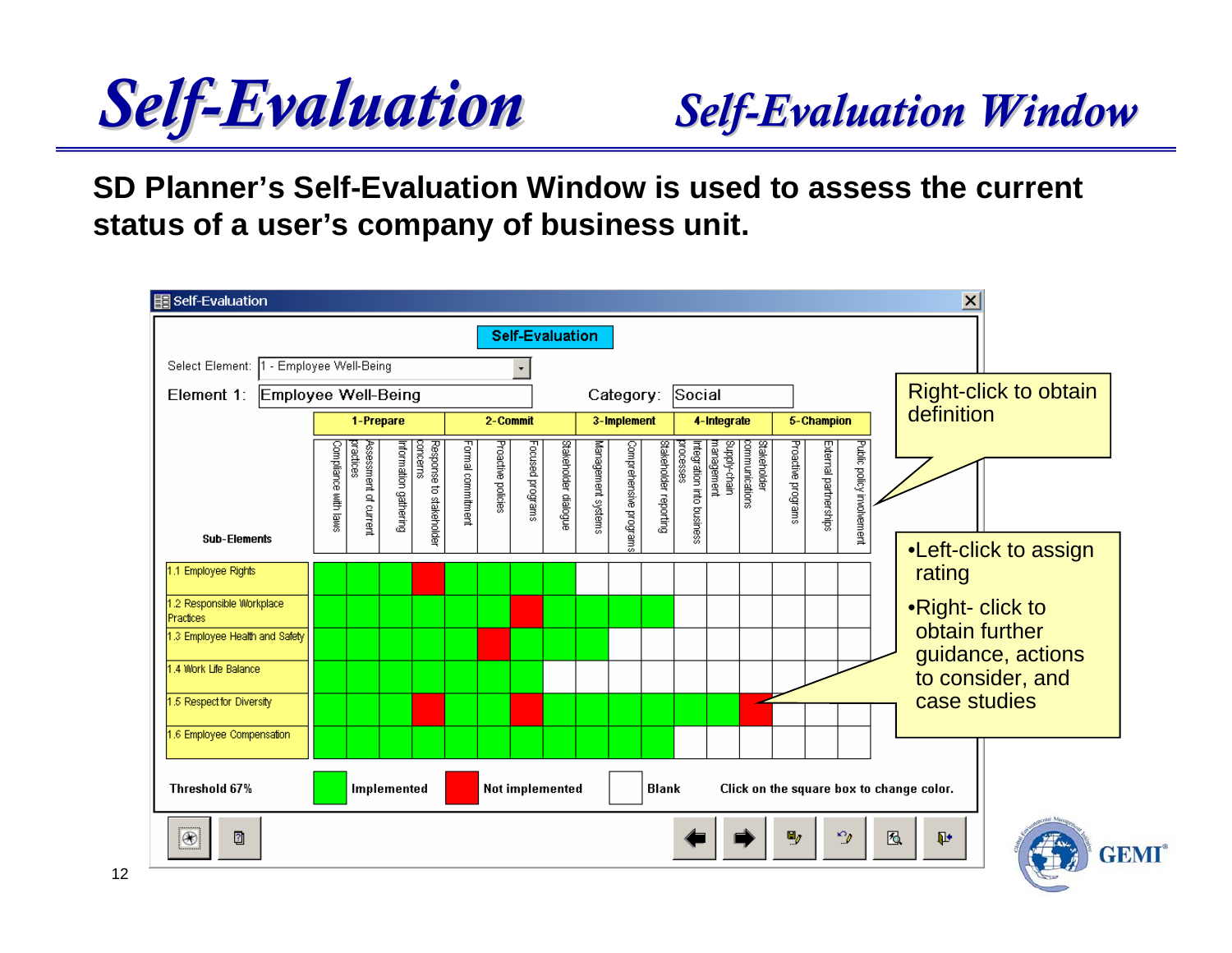

#### **The Gap Analysis function compares self-evaluation results against goals.**

| $\times$<br>图 Gap Analysis By Element                                     |           |          |             |             |            |    |
|---------------------------------------------------------------------------|-----------|----------|-------------|-------------|------------|----|
| <b>Gap Analysis By Element</b>                                            |           |          |             |             |            |    |
| Select Element to go to:  1 - Employee Well-Being<br>$\blacktriangledown$ |           |          |             |             |            |    |
| Element 1: Employee Well-Being                                            |           |          |             |             |            |    |
| <b>Sub-Elements</b>                                                       | 1-Prepare | 2-Commit | 3-Implement | 4-Integrate | 5-Champion |    |
| 1.1 Employee Rights                                                       |           |          |             |             |            |    |
| 1.2 Responsible Workplace<br>Practices                                    |           |          |             |             |            |    |
| 1.3 Employee Health and Safety                                            |           |          |             |             |            |    |
| 1.4 Work Life Balance                                                     |           |          |             |             |            |    |
| 1.5 Respect for Diversity                                                 |           |          |             |             |            |    |
| 1.6 Employee Compensation                                                 |           |          |             |             |            |    |
| Threshold 67%<br>$=$ Result<br>$=$ Goal                                   |           |          |             |             |            |    |
| $^{\circledR}$                                                            |           |          |             |             | 圈          | r. |

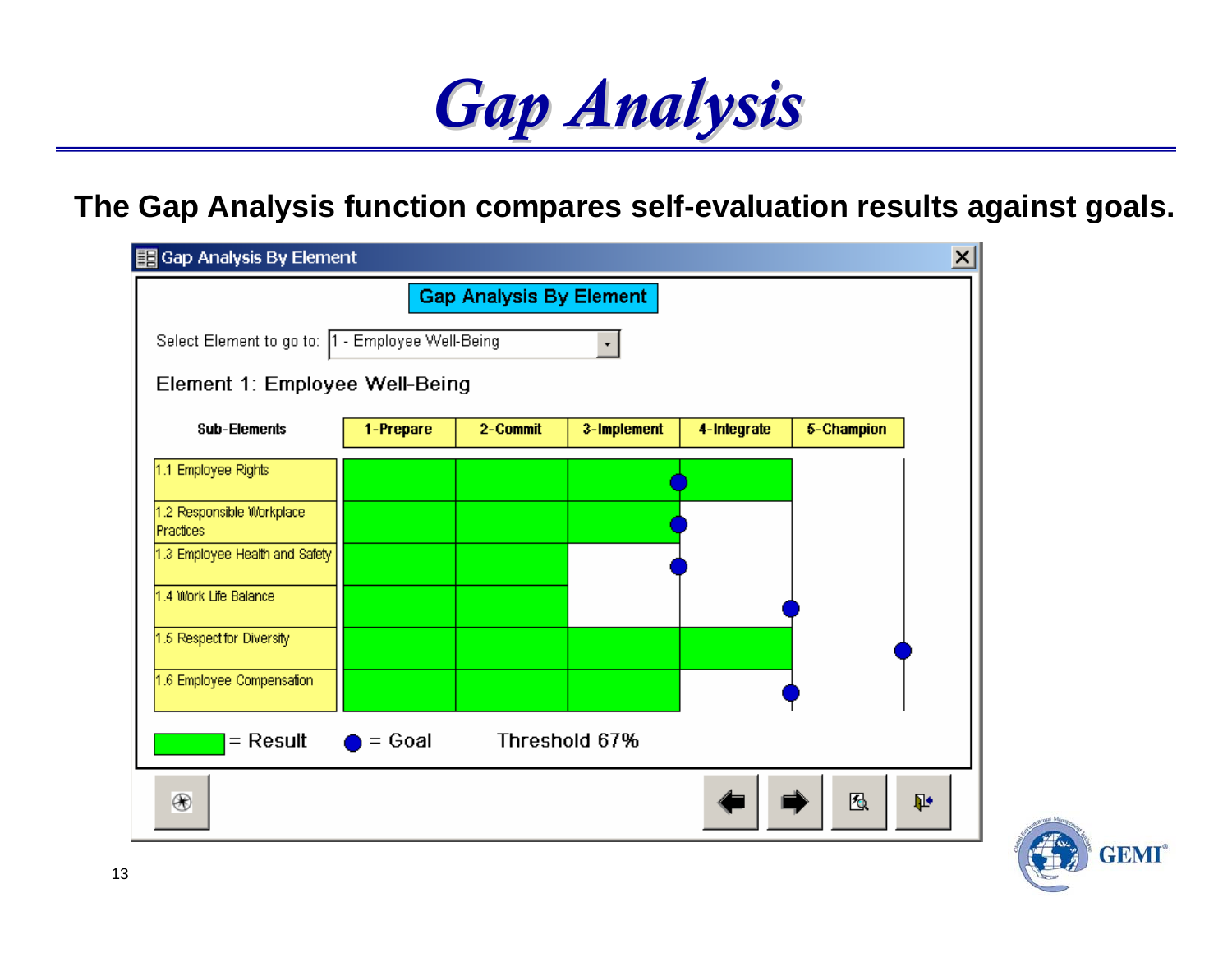

**Based on the gaps found, a user can generate a list of proposed actions to provide ideas for the creation of an action plan.**

| Element 1 - Employee Well-Being                                                                                                                                                           |                               |                                        | Proposed Action Items for advancing by 1 Stage (Including backfill gaps).                                                                                                                                                                                                     |                                                                                                  |
|-------------------------------------------------------------------------------------------------------------------------------------------------------------------------------------------|-------------------------------|----------------------------------------|-------------------------------------------------------------------------------------------------------------------------------------------------------------------------------------------------------------------------------------------------------------------------------|--------------------------------------------------------------------------------------------------|
| Sub-Element                                                                                                                                                                               |                               | <b>Stage Practice</b>                  | <b>Proposed Action Items</b>                                                                                                                                                                                                                                                  | <b>High Priority Factors</b>                                                                     |
| 1.1 Employee Rights                                                                                                                                                                       | 1.                            | Response to<br>stakeholder concerns    | - Respond to stakeholder concerns related to employee.<br>riahts.                                                                                                                                                                                                             | Consumer customers; High-<br>stakeholder scrutiny: Large-<br>operations in developing countries. |
| 1.2 Responsible Workplace<br>Practices                                                                                                                                                    | $\mathbf{2}$<br>$\frac{1}{2}$ | Focused programs                       | - Develop and implement performance standards relating<br>to responsible workplace practices.                                                                                                                                                                                 | Consumer customers; High<br>stakeholder scruting; Large-<br>operations in developing countries   |
|                                                                                                                                                                                           |                               | Integration into<br>business processes | - Create internal accountability measures (i.e., i<br>performance reviews) related to the implementation of<br>these company's policies.<br>- Develop processes that ensure that the company's                                                                                | Consumer customers; High-<br>stakeholder scrutiny; Large-<br>operations in developing countries. |
|                                                                                                                                                                                           |                               |                                        | policies on the use of responsible workplace practices.<br>are integrated into overall business decision-making.                                                                                                                                                              |                                                                                                  |
|                                                                                                                                                                                           |                               | Supply-chain<br>man agement            | - Develop processes, including monitoring mechanisms,<br>to ensure that production work is not out sourced to<br>facilities employing unacceptable workplace practices.<br>and that responsible workplace practices are integrated.<br>throughout the company's supply chain. | Consumer customers, High-<br>stakeholder scruting: Large<br>operations in developing countries   |
|                                                                                                                                                                                           |                               |                                        | - Review procurement and purchasing policies.<br>Incorporate provisions on expectations regarding<br>responsible workplace practices in contractual<br>agreements with suppliers and contractors.<br>- Establish performance expectations for suppliers,                      |                                                                                                  |
|                                                                                                                                                                                           |                               |                                        | customers, and other business partners related to<br>responsible workplace practices.<br>- Provide education to business partners on the<br>company's expectations related to the use of<br>responsible workplace practices.                                                  |                                                                                                  |
|                                                                                                                                                                                           |                               |                                        |                                                                                                                                                                                                                                                                               |                                                                                                  |
| $\texttt{Stage 1} = \texttt{Preparse}, \; \texttt{Z} = \texttt{Comment}, \; \texttt{3} = \texttt{Implementation}, \; \texttt{4} = \texttt{Integerate}, \; \texttt{5} = \texttt{Champlan}$ |                               |                                        |                                                                                                                                                                                                                                                                               |                                                                                                  |

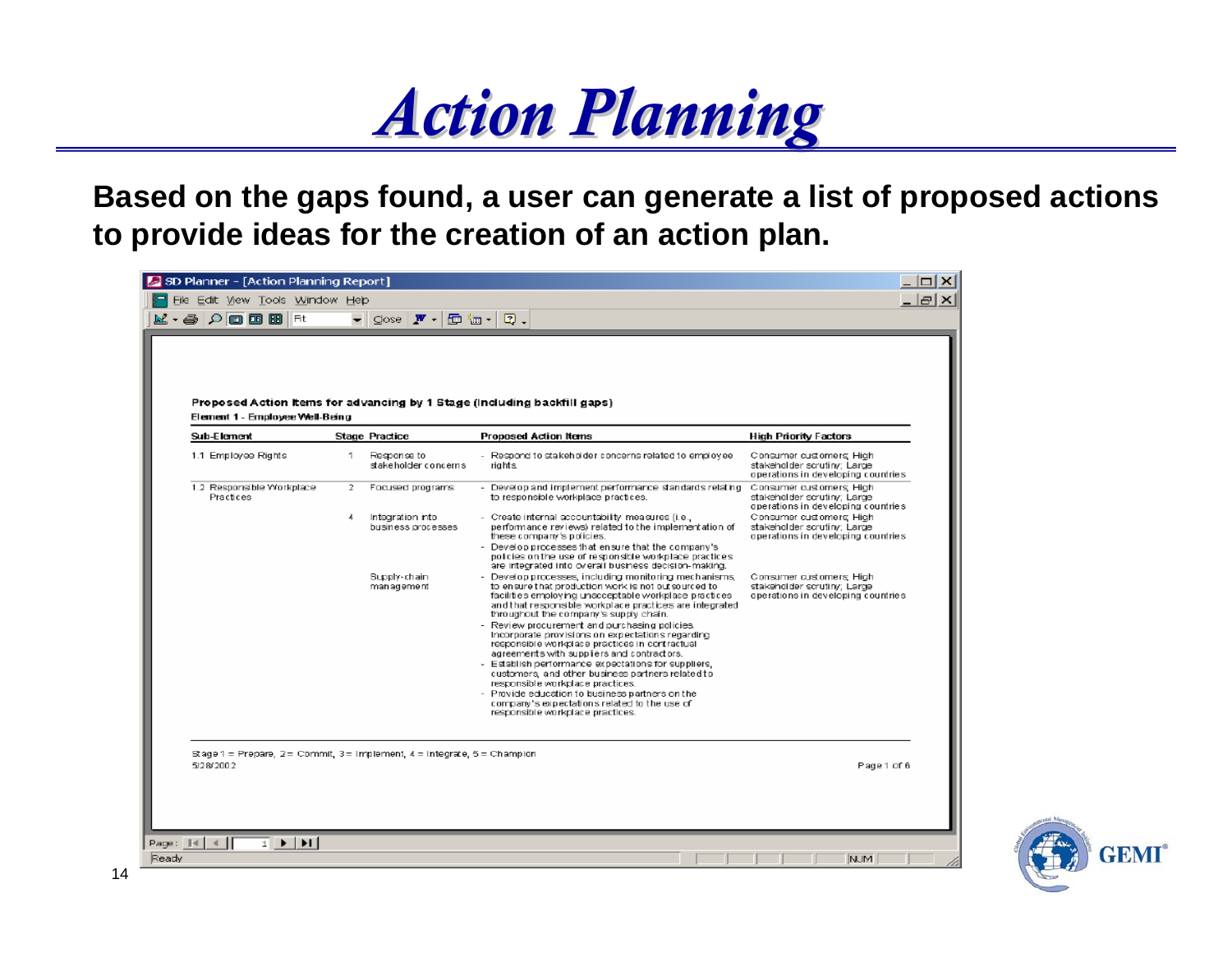

**SD Planner allows a user to customize definitions, edit actions, and add new case studies.**

| 图 Customize SD Planner                      |                            |    |                          |  |  |  |
|---------------------------------------------|----------------------------|----|--------------------------|--|--|--|
| Select Threshold %:<br> 67 <br>$\mathbf{r}$ |                            |    |                          |  |  |  |
|                                             | Customize:                 |    |                          |  |  |  |
| V                                           | Elements - Definitions     | V  | Categories - Definitions |  |  |  |
| $\mathbb{Z}_{\ell}$ .                       | Sub-Elements - Definitions | V  | Actions                  |  |  |  |
| Y,                                          | Stages - Definitions       | Y, | Case Studies             |  |  |  |
| Y                                           | Practices - Definitions    |    |                          |  |  |  |
| Y                                           | Cells - Further Guidance   |    |                          |  |  |  |
| ₫                                           | և∙                         |    |                          |  |  |  |

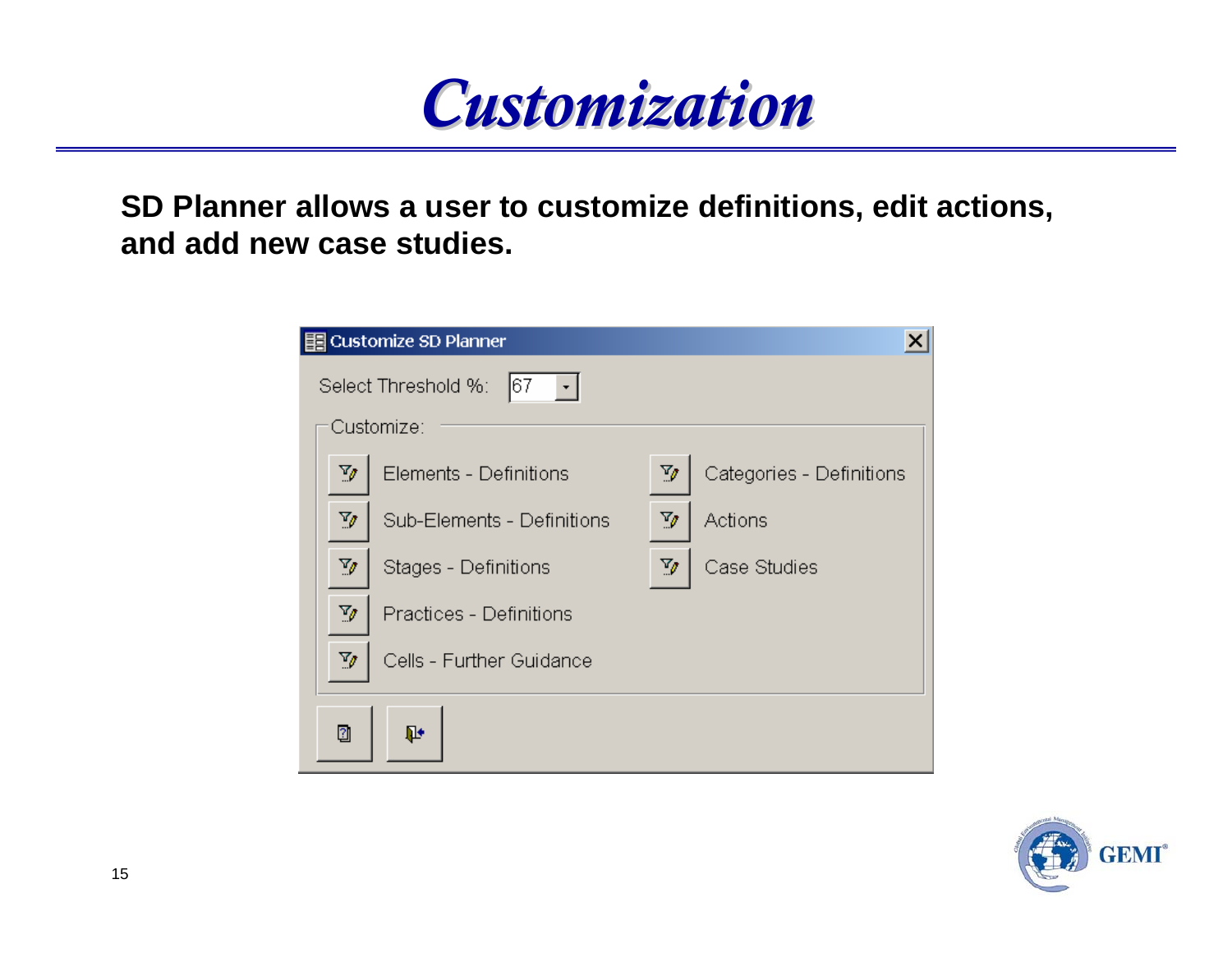

**The following are potential next steps to put** *SD Planner™* **to use within our organization.**

- • Determine organizational scope for implementation of *SD Planner™* (Whole company? Pilot business unit?)
- •Form interdisciplinary team to implement *SD Planner™*
- •Perform the self-assessment
- • Develop and implement an action plan to address any significant gaps found.